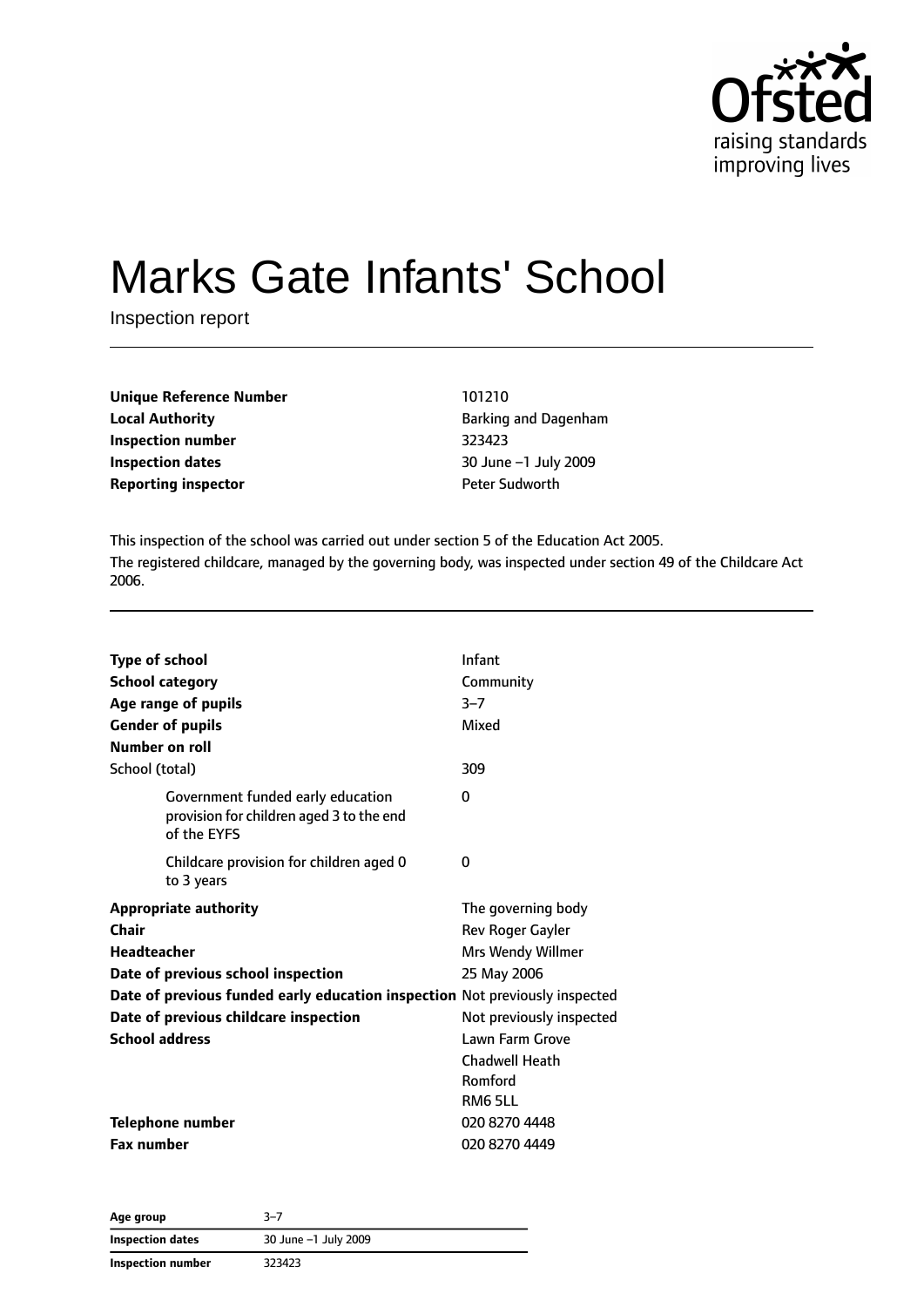.

<sup>©</sup> Crown copyright 2009

Website: www.ofsted.gov.uk

This document may be reproduced in whole or in part for non-commercial educational purposes, provided that the information quoted is reproduced without adaptation and the source and date of publication are stated.

Further copies of this report are obtainable from the school. Under the Education Act 2005, the school must provide a copy of this report free of charge to certain categories of people. A charge not exceeding the full cost of reproduction may be made for any other copies supplied.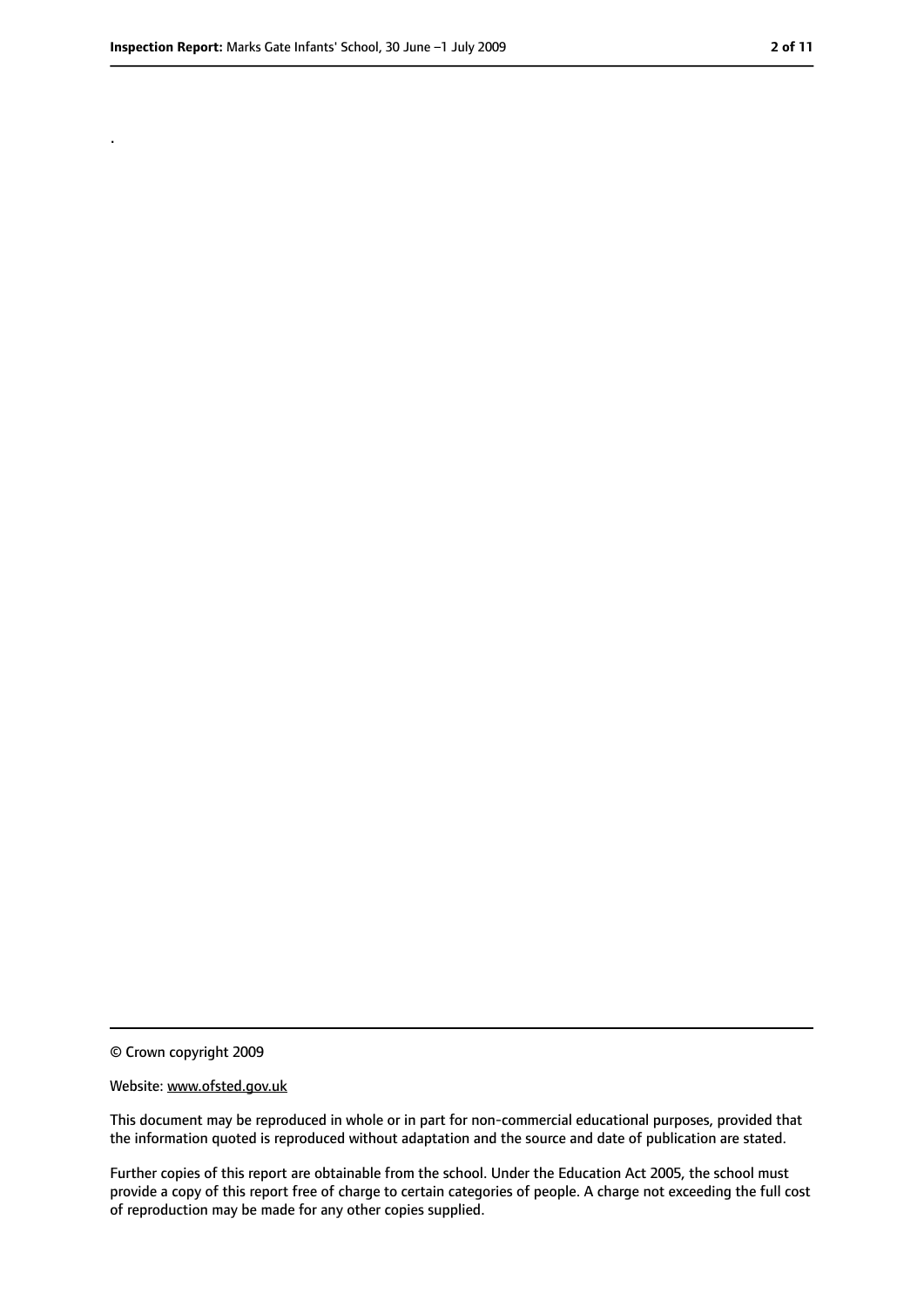# **Introduction**

The inspection was carried out by three Additional Inspectors.

#### **Description of the school**

Children begin in the Nursery during the September after their third birthday and attend part time in this larger than average school. The proportion of pupils from minority ethnic backgrounds, and for whom English is an additional language, is much higher than is usually found. Just over one quarter of these pupils have limited English when they first start school. The proportion of pupils who experience difficulties learning the basic skills, or who have emotional problems, is about the same as in most schools. The proportion of pupils entitled to free school meals is about double that found nationally. The proportion of pupils joining or leaving the school at other than the customary times of the year is higher than is usually found. Both the headteacher and deputy headteacher are in their first year of appointment.

#### **Key for inspection grades**

| Grade 1 | Outstanding  |
|---------|--------------|
| Grade 2 | Good         |
| Grade 3 | Satisfactory |
| Grade 4 | Inadequate   |
|         |              |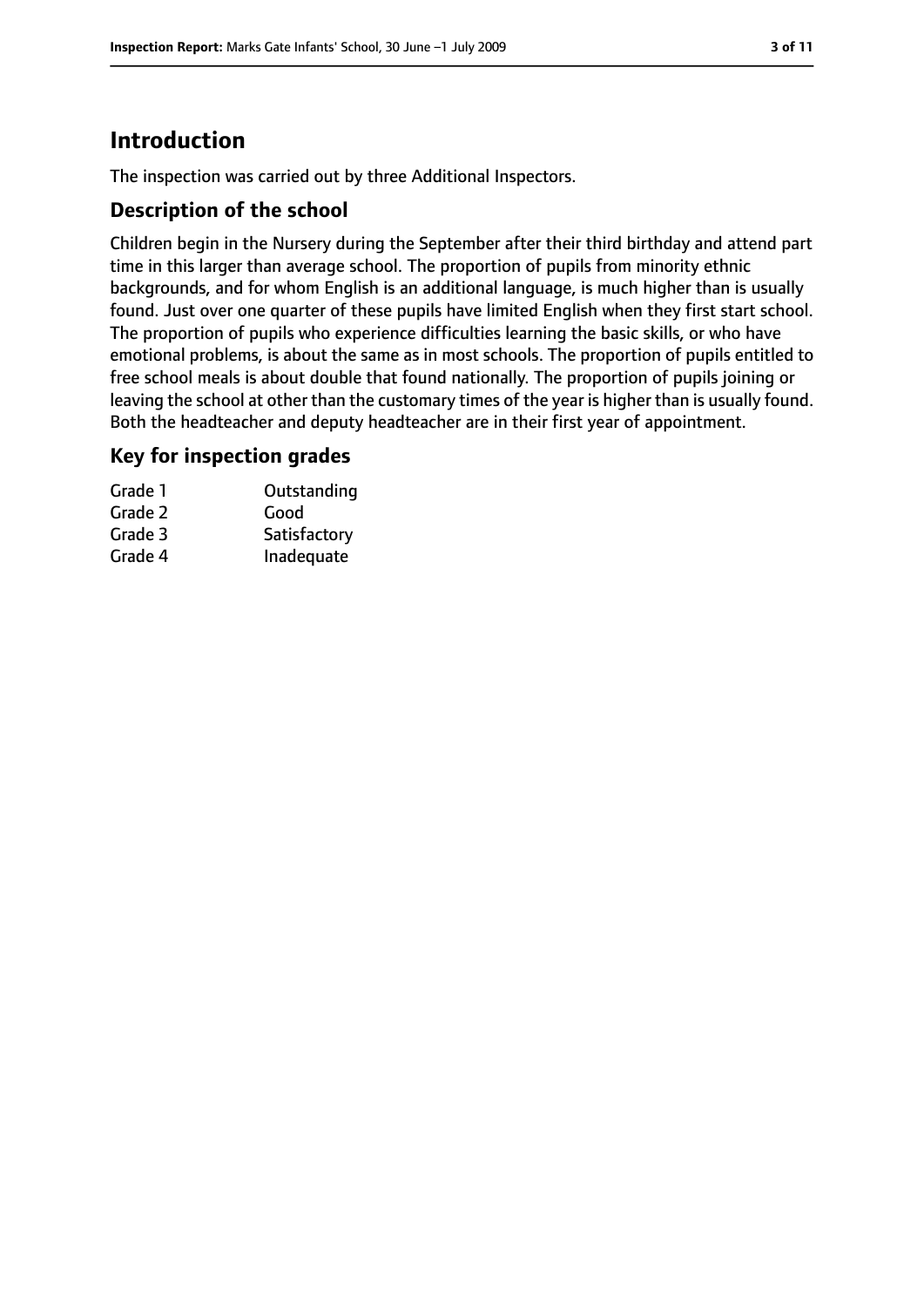# **Overall effectiveness of the school**

#### **Grade: 2**

This is a good school. It has made good progress since its last inspection. Staff work very well as a team under the headteacher's good leadership. A whole-school focus on improving teaching and other aspects of provision has resulted in pupils' attainment rising consistently over the last three years. Pupils achieve well throughout the school and reach average standards. Parents are overwhelmingly supportive of the school and praise the staff's commitment and approachability. They refer to the significant improvements that have occurred in the past two years. As one parent writes, 'My son's confidence and ability grow daily thanks to the excellent staff and welcoming surroundings. He is encouraged to try his best in all he does, which reflects in all areas of his school work and behaviour.' Parents rightly indicate that their children are happy at school and make good progress.

Pupils enjoy school. They have a good understanding of healthy and safe living. They wear hats to protect themselves during hot, sunny weather and many regularly take part in the different sports that are provided during play-times and after school. Behaviour has improved since the last inspection because the school has adopted an effective behaviour-management policy, which all staff use consistently. The work of the parent support adviser and the school's inclusion manager, together with the involvement of all staff, contributes effectively to the very good care arrangements for every child and the ready concern for individual families.

Staff provide a good curriculum, with enjoyable learning experiences, although there is scope for more opportunities to develop pupils' computer skills. Teaching and learning are good. Teachers have given careful thought to the provision for boys, which has improved boys' attitudes to learning. However, teachers do not always sufficiently use assessment data to fully inform their planning, in order to challenge more able pupils, particularly in mathematics.

Parents feel welcome in school and comfortable with the staff. Staff are working hard to engage parents as partners in the education process so that their children reach their full potential. Attendance hasimproved substantially as a result of the school's efforts. They are well prepared for their future education.

The governing body is effective and is well informed about the school's work. It holds the school to account at its regular meetings. The good contribution of staff at all levels to the school's development, and the good progress made in the last three years, indicate that the school has a good capacity for further improvement.

#### **Effectiveness of the Early Years Foundation Stage**

#### **Grade: 2**

Children enter the Early Years Foundation Stage with skills which are well below those expected for their age, especially in communication and language. Good leadership and good teaching, which matches work well to children's individual needs, facilitate the children's good progress throughout Nursery and Reception. Children who have limited English on arrival develop their proficiency well through the opportunities provided.

Children are helped to improve their skills in all areas of learning. The interesting curriculum promotes their independence effectively and they make particularly good progress in their personal and emotional development. Children reach the expectations in many areas of their learning, although reading and writing are weaker aspects of their development. This is mainly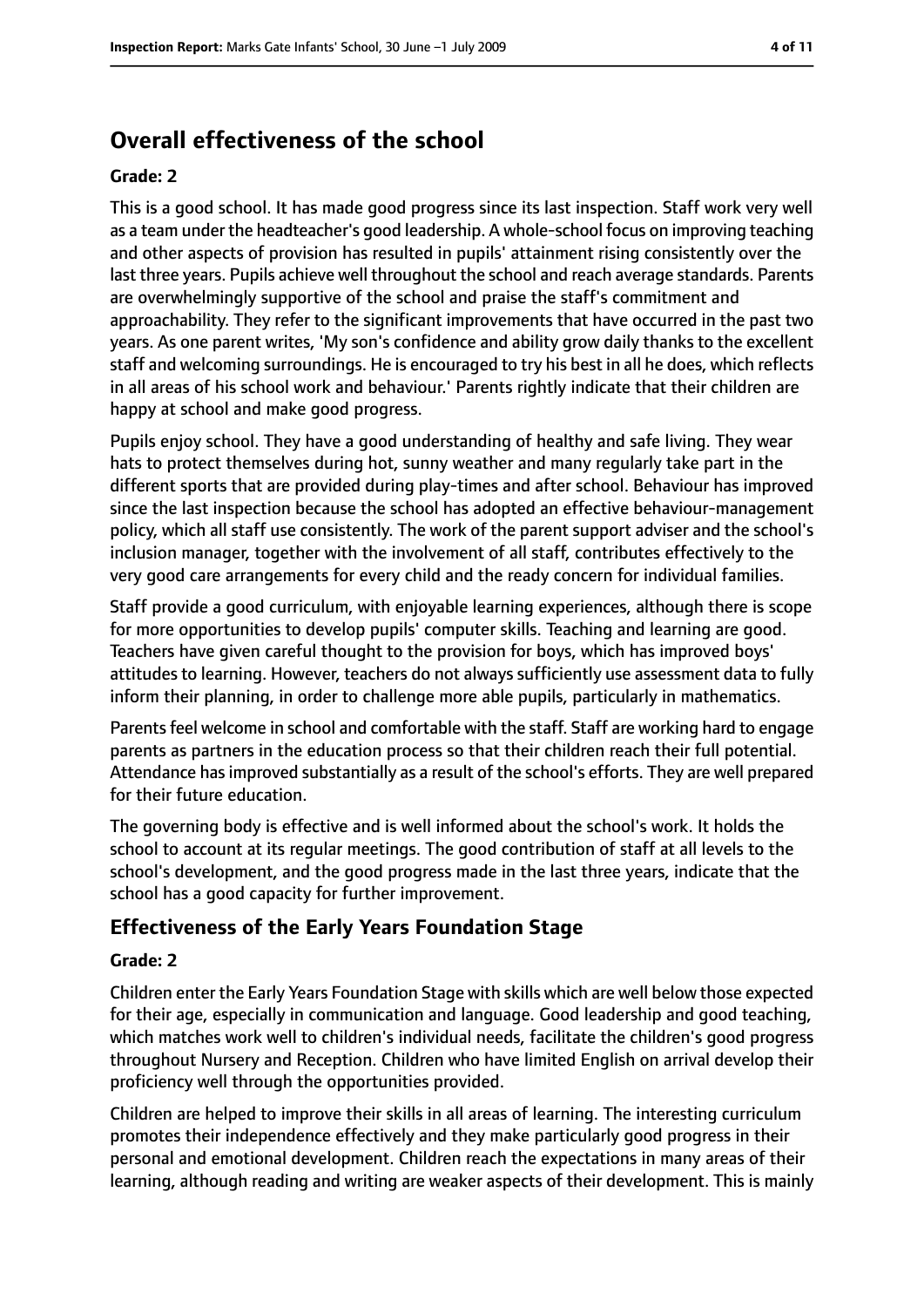because boys in the Nursery and Reception classes are much slower than girls to develop their skills in these areas.

Children settle well into school routines because of the good induction and transition arrangements. Key persons for individual pupils help to sustain good home-school links. The children are well cared for and their personal development is good. Children behave well, respond to instructions and cooperate readily with each other. There is a good balance of indoor and outdoor activities, but the range of the outdoor activities in the Reception classes does not come up to the same high standard as the Nursery children experience.

#### **What the school should do to improve further**

- Extend the use of computers across the curriculum so that pupils improve their computer skills.
- Improve the use of assessment so that it is employed more effectively in planning for the more able pupils, particularly in mathematics lessons.
- Increase the opportunities for learning in the Reception classes' outdoor area so that it develops children's skills further across all areas of learning.

# **Achievement and standards**

#### **Grade: 2**

Pupils make good progress and reach average standards in reading, writing and mathematics. Results overall have been improving for the past three years. Pupils' attainment in writing has improved considerably in the last year. This is because an interesting choice of themes and imaginative use of film have captured the attention of boys and motivated them to take more interest in writing. As a result, their writing is now of a higher quality. Pupils whose first language is other than English attain well and did better than similar pupils nationally in 2008. In the main, White British pupils have not attained as well as other groups. As a result, the school is working hard to engage the parents of all the pupils so that they can follow up work at home and help their children more. Pupils who have emotional or learning difficulties make good progress because their progress is monitored very carefully and they are given precise teaching programmes that support their next steps in learning.

## **Personal development and well-being**

#### **Grade: 2**

Pupils' enjoyment of school is demonstrated by a substantial improvement in attendance and their regular participation in extra activities. They feel safe and understand how to look after themselves, such as being careful not to touch electrical equipment. They engage in regular exercise and eat fruit and vegetables regularly. The school council contributes to the decisions that the school makes, such as playground arrangements. Pupils' spiritual, moral, social and cultural development is good. Pupils participated enthusiastically in Indian dance sessions during the inspection. Pupils behave well, are sociable and work collaboratively. Most have good attitudes to work. The good development of inter-personal skills has contributed well to their good progress. Pupils are happy to take on extra tasks around the school and are particularly good at clearing away at the end of lessons. They present their work neatly. Pupils have a good understanding of others' needs and raise money regularly for the local hospice.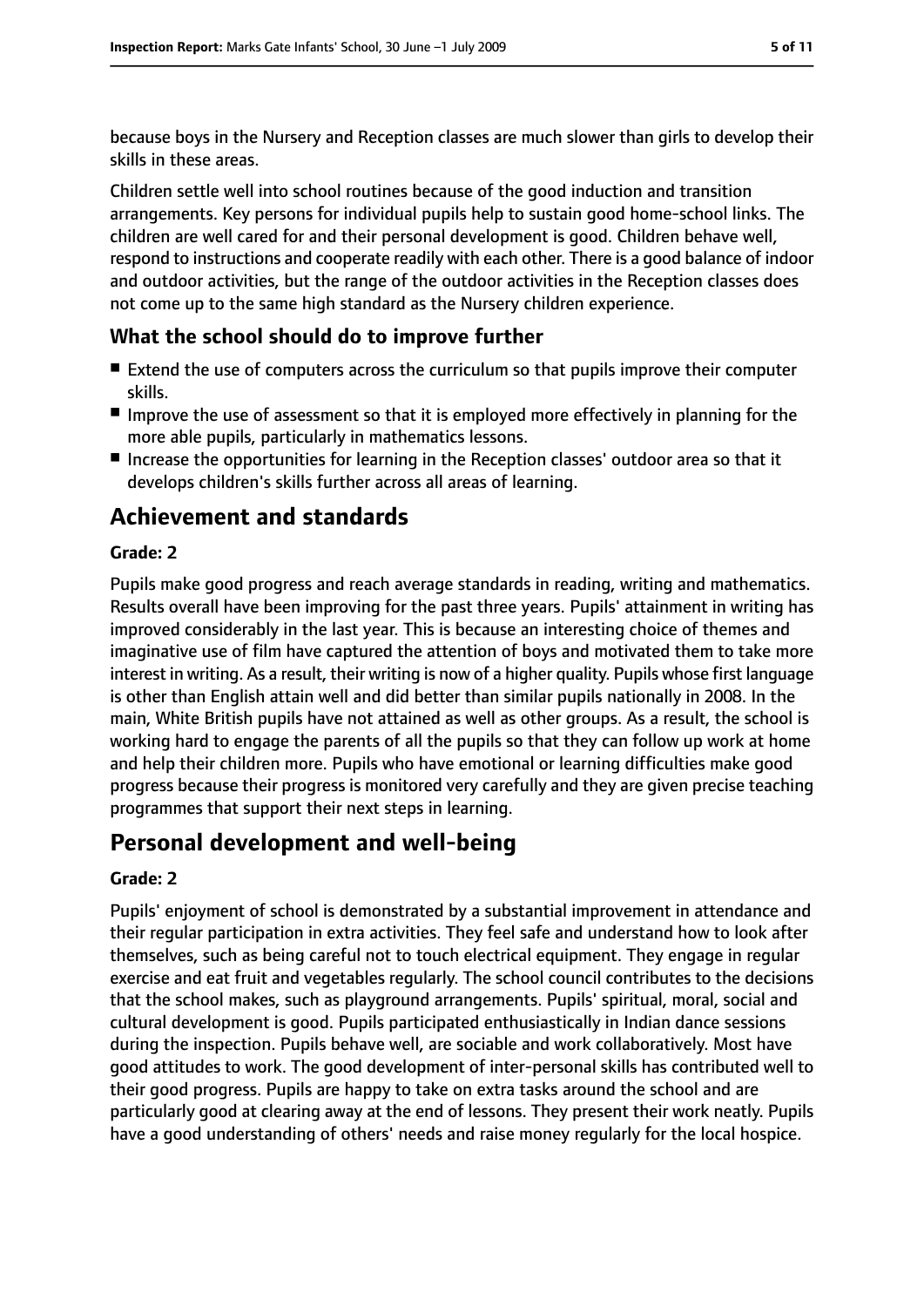# **Quality of provision**

#### **Teaching and learning**

#### **Grade: 2**

Staff have good relationships with pupils and manage them well, which ensures that pupils complete a good amount of work in lessons. This supports their good progress. Teachers use technology effectively to help their explanations before activities begin. Resources are well prepared, ensuring that pupils get on with their activities quickly. Lessons are well planned, but teachers do not always use previous assessments well enough, for example to ensure that able pupils are challenged enough, particularly in mathematics. Teaching assistants are used well to support groups of pupils and the very few who have a limited understanding of English. Plans for these pupils, and for those who find difficulty learning the basic skills, are very clear, well directed at pupils' needs and reviewed regularly. Teachers use individual targets particularly well to improve pupils' writing skills and these have contributed to the big improvement. Marking is up to date and pays particular attention to the purpose of the work and this helps pupils to know how well they have done.

#### **Curriculum and other activities**

#### **Grade: 2**

Pupils receive a good grounding in the basic skills which prepares them well for the next stage of their education. Good improvements to the provision for writing have included opportunities for pupils to contribute to blogs on the school's website. Nevertheless, generally pupils do not have enough opportunities to develop their computer skills or to use them in different subjects. The school provides well for pupils' personal, social and health education, which has contributed effectively to their improved behaviour and emotional development. The curriculum is enriched by special weeks, such as the 'creative week', during which the inspection took place. Pupils learned about different countries in interesting ways, such as making tile patterns using Roman mosaics and making stick puppets to reflect Chinese traditions. They learn a lot from visits to places of interest, such as a toy museum. Opportunities for extra-curricular activities are good. There are good opportunities for pupils to study different artists and to work practically.

#### **Care, guidance and support**

#### **Grade: 2**

The staff take very good care of the pupils. The work of the parent support adviser has been particularly effective in improving attendance and links with parents. Safeguarding, child protection matters and risk assessments are robust. There are very good processes in place to limit harassment and there is very clear logging of the few incidents of misbehaviour that have occurred and the action taken to prevent a recurrence. Very good links with other professional agencies support pupils who experience emotional or specific learning problems well. Vulnerable pupils are carefully monitored and provided for.

Pupils are aware of their targets and know how to improve, but these are not as well developed in mathematics as in English. The school has very good systems to track pupils' progress and these are used effectively to identify pupils who are not making as much progress as they should. There is scope to use the system more profitably to evaluate the progress of different groups of pupils.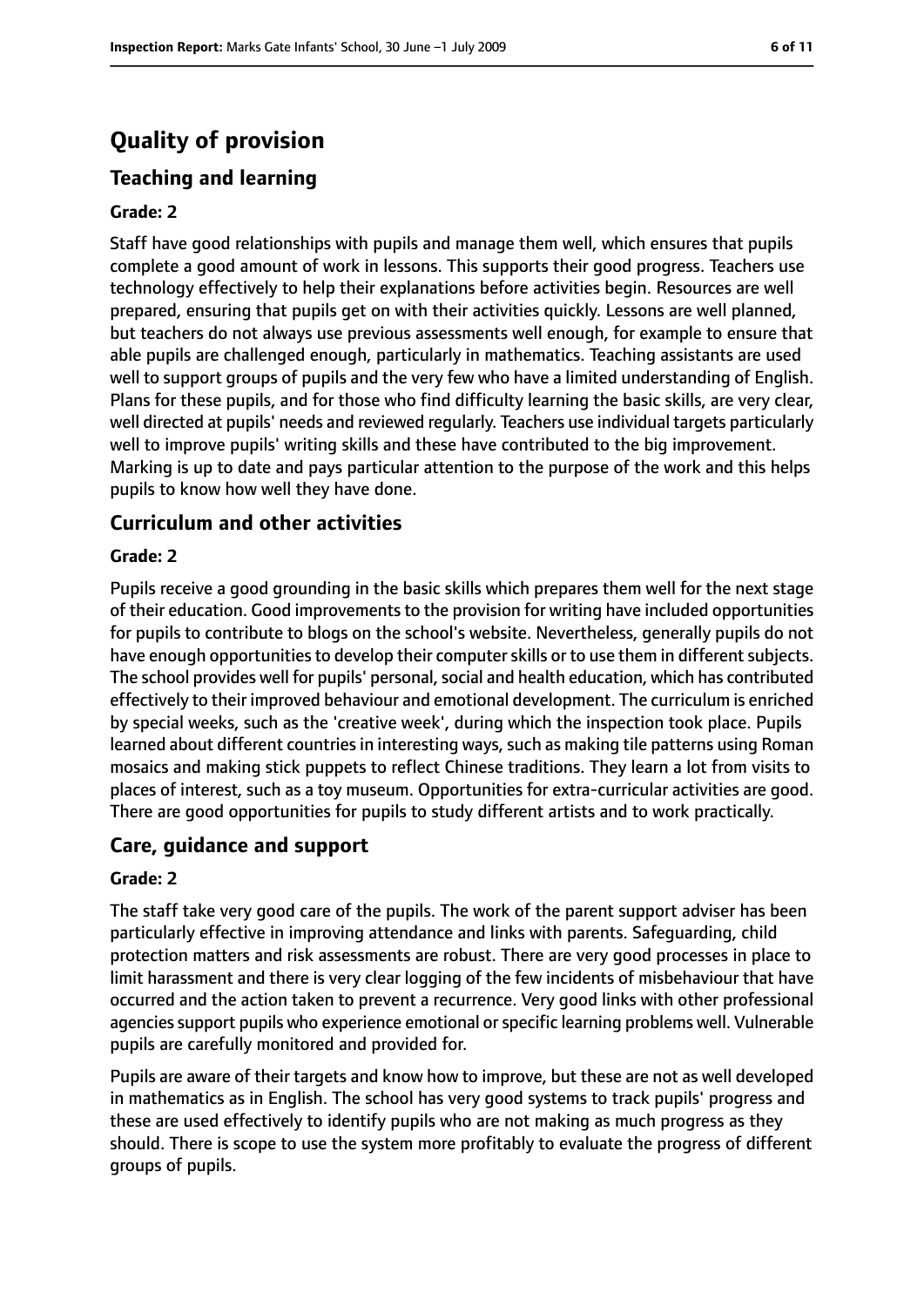#### **Leadership and management**

#### **Grade: 2**

Staff are clearly aware of their roles, in which they are pro-active. Subject leaders, for example, have a good grasp of the provision and of pupils' progressin different areas of learning because they regularly check what is happening acrossthe school. Senior leaders' monitoring of teaching and learning is thorough and supports teachers' professional development. This combined effort has led to noticeable improvements in standards. Self-evaluation is accurate and takes account of the opinions of a good range of stakeholders. The school development plan is detailed and supports further improvement because there is a clear focus on raising standards.

The governing body is supportive and growing in its ability to challenge and question. Governors visit the school and know its strengths. They are less involved in contributing ideas for further development but appropriate plans are afoot for their greater involvement in this process in the future. An unusual but helpful feature is the appointment of fixed-period 'associate' governors, whose specific skills add to the overall effectiveness of the governors' work. A university lecturer, for example, studied social cohesion in the area and, as a result, the school is working hard to develop improved links with parents and the community generally. The governing body has audited community cohesion provision and is working hard to improve it.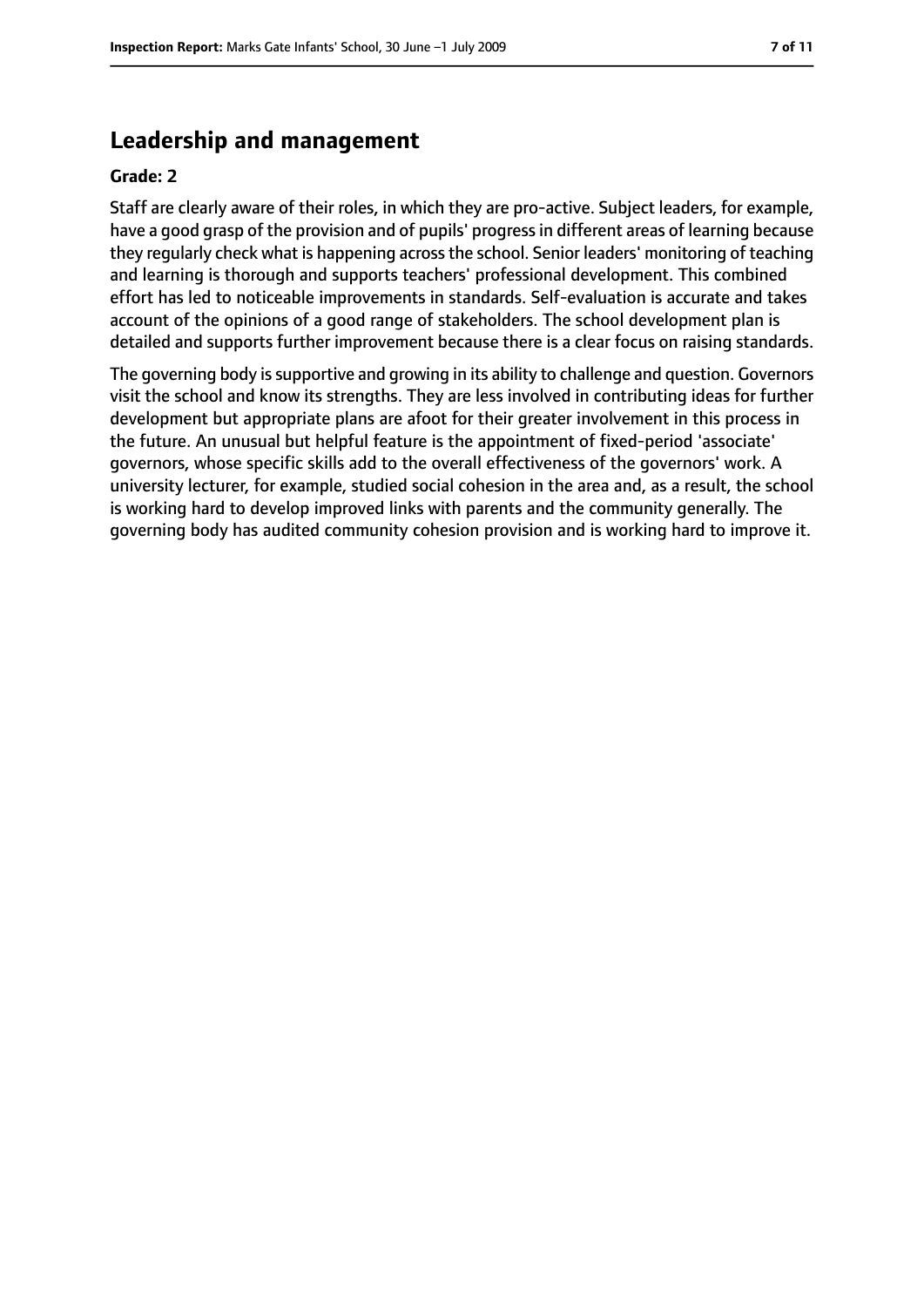**Any complaints about the inspection or the report should be made following the procedures set out in the guidance 'Complaints about school inspection', which is available from Ofsted's website: www.ofsted.gov.uk.**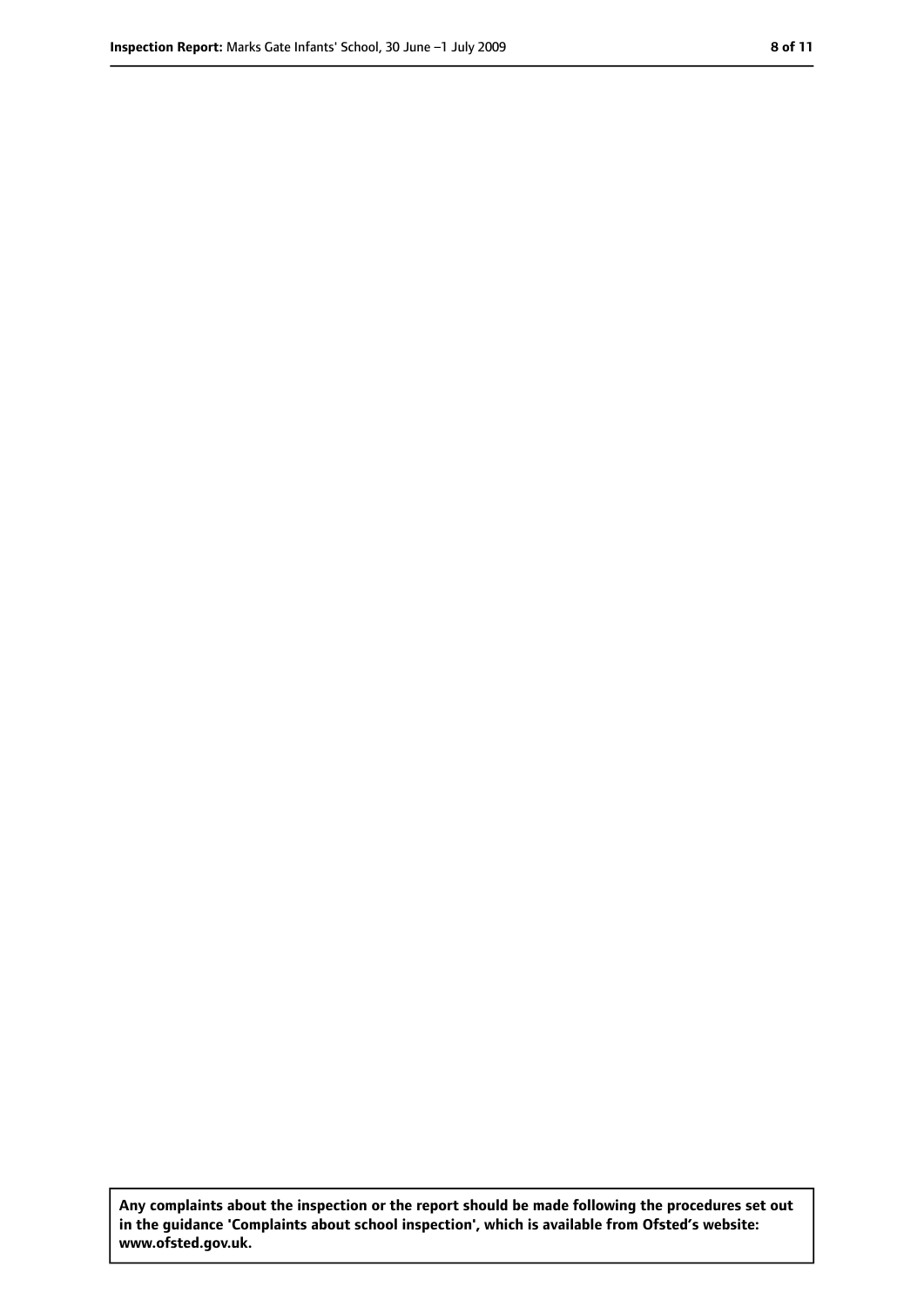# **Inspection judgements**

| Key to judgements: grade 1 is outstanding, grade 2 good, grade 3 satisfactory, and | <b>School</b>  |
|------------------------------------------------------------------------------------|----------------|
| arade 4 inadequate                                                                 | <b>Overall</b> |

#### **Overall effectiveness**

| How effective, efficient and inclusive is the provision of<br>education, integrated care and any extended services in meeting the<br>needs of learners? |     |
|---------------------------------------------------------------------------------------------------------------------------------------------------------|-----|
| Effective steps have been taken to promote improvement since the last<br>inspection                                                                     | Yes |
| How well does the school work in partnership with others to promote learners'<br>well being?                                                            |     |
| The capacity to make any necessary improvements                                                                                                         |     |

### **Effectiveness of the Early Years Foundation Stage**

| How effective is the provision in meeting the needs of children in the<br>EYFS?              |  |
|----------------------------------------------------------------------------------------------|--|
| How well do children in the EYFS achieve?                                                    |  |
| How good are the overall personal development and well-being of the children<br>in the EYFS? |  |
| How effectively are children in the EYFS helped to learn and develop?                        |  |
| How effectively is the welfare of children in the EYFS promoted?                             |  |
| How effectively is provision in the EYFS led and managed?                                    |  |

#### **Achievement and standards**

| How well do learners achieve?                                                                               |  |
|-------------------------------------------------------------------------------------------------------------|--|
| The standards <sup>1</sup> reached by learners                                                              |  |
| How well learners make progress, taking account of any significant variations<br>between groups of learners |  |
| How well learners with learning difficulties and/or disabilities make progress                              |  |

<sup>&</sup>lt;sup>1</sup>Grade 1 - Exceptionally and consistently high; Grade 2 - Generally above average with none significantly below average; Grade 3 - Broadly average to below average; Grade 4 - Exceptionally low.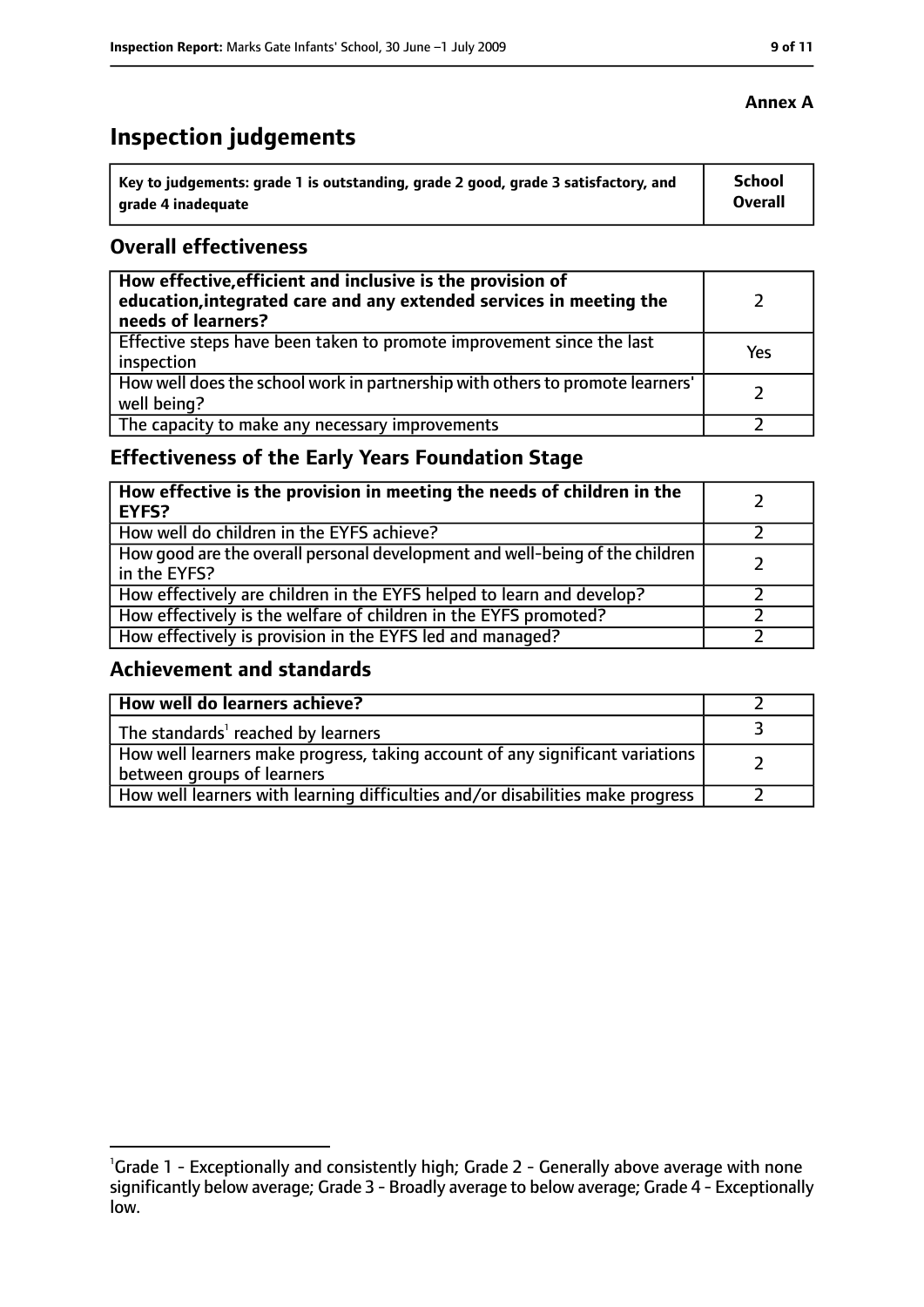### **Personal development and well-being**

| How good are the overall personal development and well-being of the<br>learners?                                 |  |
|------------------------------------------------------------------------------------------------------------------|--|
| The extent of learners' spiritual, moral, social and cultural development                                        |  |
| The extent to which learners adopt healthy lifestyles                                                            |  |
| The extent to which learners adopt safe practices                                                                |  |
| The extent to which learners enjoy their education                                                               |  |
| The attendance of learners                                                                                       |  |
| The behaviour of learners                                                                                        |  |
| The extent to which learners make a positive contribution to the community                                       |  |
| How well learners develop workplace and other skills that will contribute to<br>their future economic well-being |  |

# **The quality of provision**

| How effective are teaching and learning in meeting the full range of<br>learners' needs?              |  |
|-------------------------------------------------------------------------------------------------------|--|
| How well do the curriculum and other activities meet the range of needs and<br>interests of learners? |  |
| How well are learners cared for, quided and supported?                                                |  |

### **Leadership and management**

| How effective are leadership and management in raising achievement<br>and supporting all learners?                                              |     |
|-------------------------------------------------------------------------------------------------------------------------------------------------|-----|
| How effectively leaders and managers at all levels set clear direction leading<br>to improvement and promote high quality of care and education |     |
| How effectively leaders and managers use challenging targets to raise standards                                                                 |     |
| The effectiveness of the school's self-evaluation                                                                                               |     |
| How well equality of opportunity is promoted and discrimination eliminated                                                                      |     |
| How well does the school contribute to community cohesion?                                                                                      | 3   |
| How effectively and efficiently resources, including staff, are deployed to<br>achieve value for money                                          |     |
| The extent to which governors and other supervisory boards discharge their<br>responsibilities                                                  |     |
| Do procedures for safeguarding learners meet current government<br>requirements?                                                                | Yes |
| Does this school require special measures?                                                                                                      | No  |
| Does this school require a notice to improve?                                                                                                   | No  |